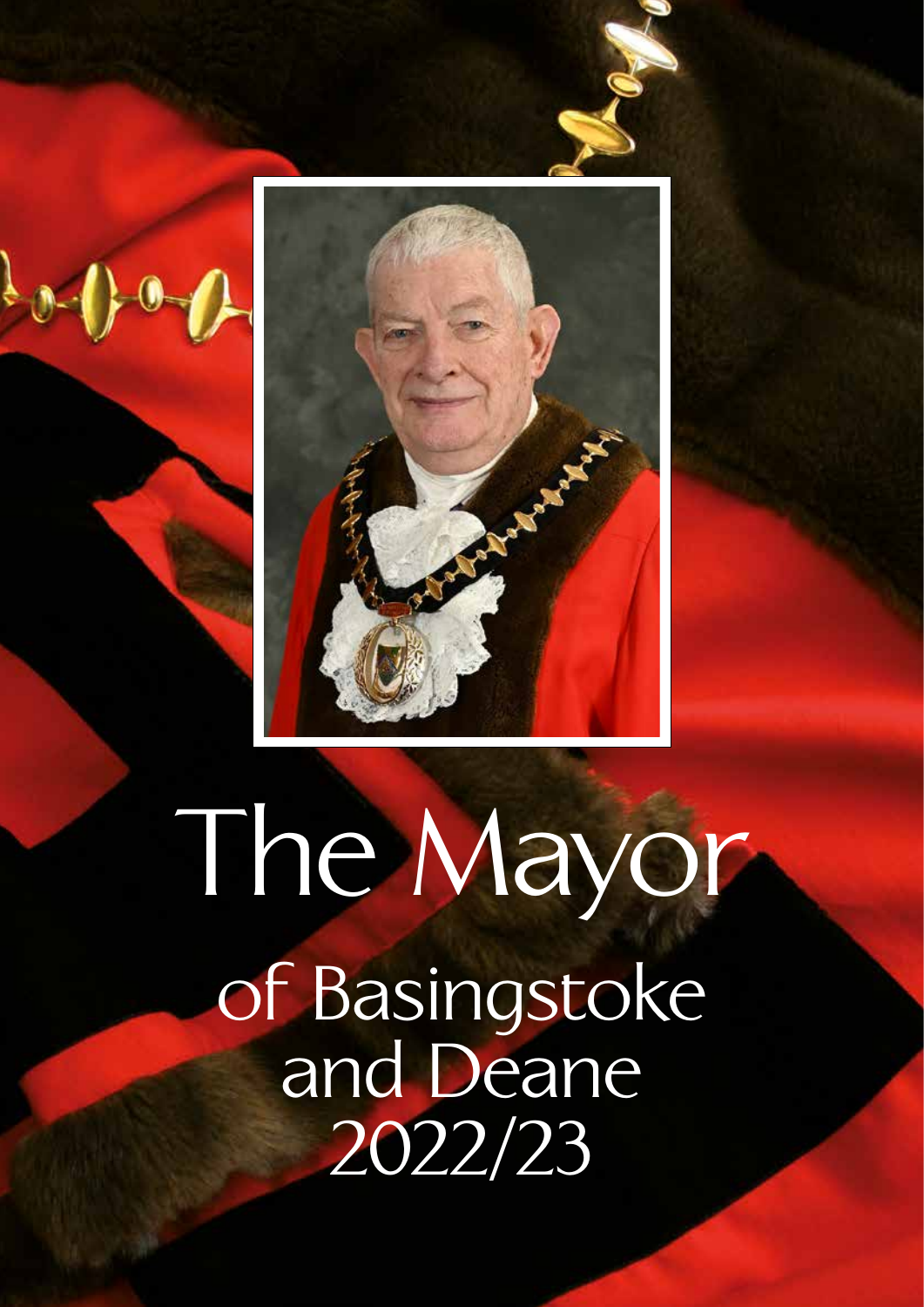*The Mayor of Basingstoke and Deane for 2022/23 is Cllr Paul Miller.* 

## **Mayor's biography**

 communities and residents  $D$ ouncillor Paul Miller is honoured to serve the residents of Basingstoke and Deane for the 2022/23 civic year. He will be accompanied by his wife Sandra as the Mayoress and they hope to engage with as many in the borough as they can during this time.

Paul was born in Shrewsbury when his father was serving in the United States Army Air Forces (USAAF) at a nearby airbase. This was followed by the nomadic life of a military family that took them to California and other western states before returning to the UK on his father's last flying assignment.

After secondary school, Paul joined the Royal Air Force and was commissioned at the tender age of 18. After training as an air traffic controller, he was fortunate enough to be assigned to the Indian Ocean and Singapore before returning to the UK for two more tours of duty before a four-and-a-half-year tour in Malta.

Returning to the UK as an instructor, he was then promoted to Squadron Leader for his command tour at a very busy airfield in Yorkshire followed by two staff tours at the Ministry of Defence in London and Air Command at RAF High Wycombe. Throughout his time in the RAF, Paul flew in many aircraft types amassing some 400 hours as second pilot and became the Chief Flying Instructor at an RAF Gliding Club, as well as qualifying as a rugby referee.

On leaving the RAF in 1989, Paul entered the defence industry and within two years had moved to Brussels, initially as a contractor for the Eurocontrol, the European Airspace Management Agency, and then to the headquarters of NATO. It was during this time that he met his wife Sandra, who was also working in the sector.

The year 2000 saw them move to southern California where, once again, the aviation sector called, with Sandra becoming the Chief Information Officer

for a global airline Polar Air Cargo and Paul as an independent AeroSystems consultant.

In 2007 they returned to the UK when they bought a house in Basingstoke as Paul was employed in Alton at a subsidiary of QinetiQ. Within three months he had become a parish councillor in Chineham and is still the Parish Council Chairman.

Paul was elected as a borough councillor for Chineham in a by-election in October 2009 and has specialised in planning and development related matters in his time at the council. This includes being Chairman of the Development Control Committee over an eight year period, as well as membership of other committees and outside bodies including six years as school governor. His active support in armed forces veterans' affairs is well known and he represents Basingstoke and Deane Borough Council on the North Wessex Downs Area of Outstanding Natural Beauty Council of Partners.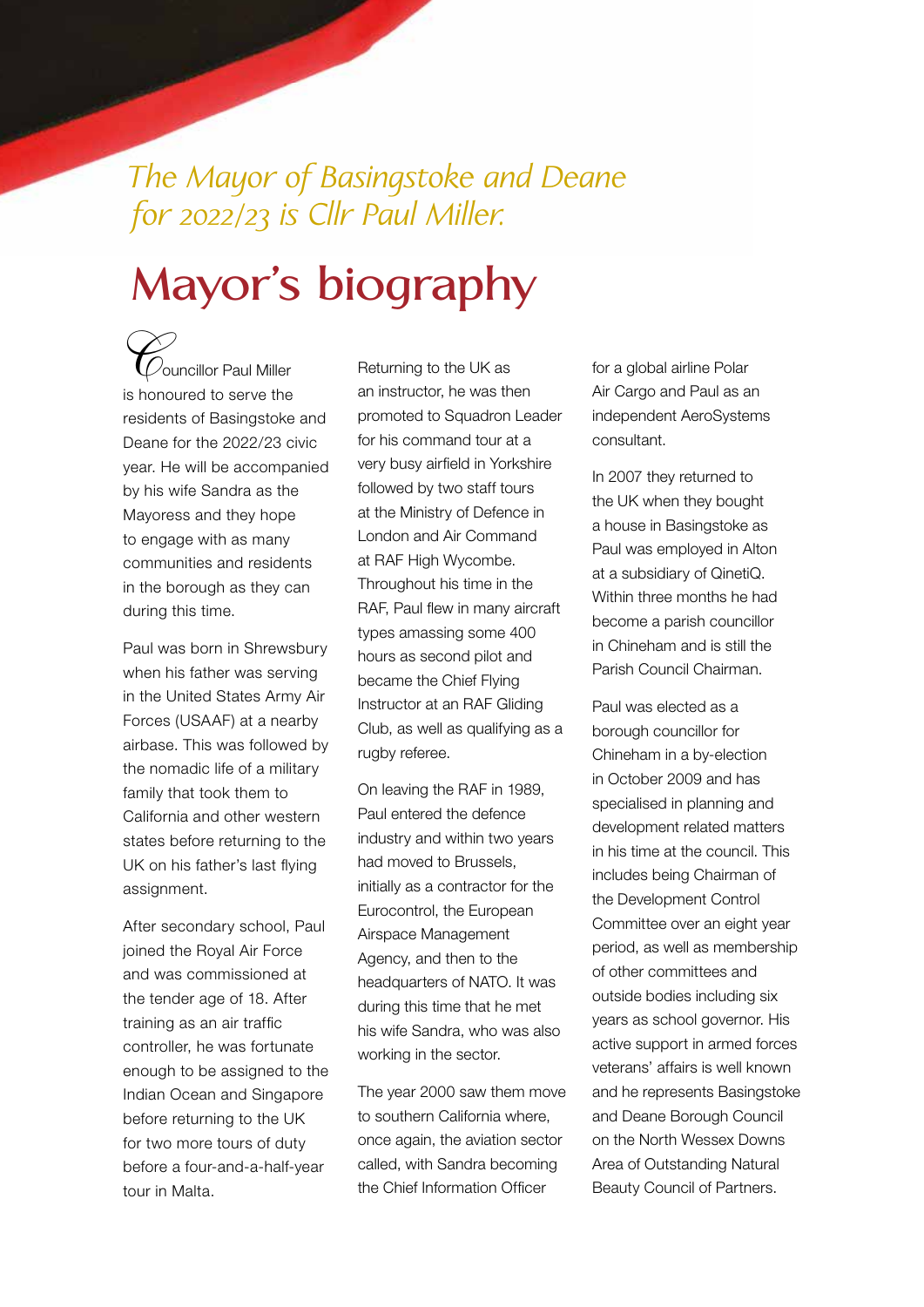

*The Mayor and Mayoress of Basingstoke and Deane 2022/23 Cllr Paul Miller and Sandra Miller.* 

## **Mayoress**

 secondary schools including the ,<br>andra was born and raised in north Hampshire and, after teacher training, taught mathematics in several original John Hunt of Everest School in Popley.

She left teaching to pursue a career in the defence industry after gaining her second degree in computer science. She then worked with Paul in Brussels in the aerospace sector.

 corporate headquarters moved During their time in California, she was appointed the IT Vice-President of a global air cargo airline, leaving when the to the cold state of New York.

 Since living in Basingstoke, Sandra has devoted her time to two quilting groups and raising funds for numerous charities.

## **The Deputy Mayor**

he Mayor asks the Deputy Mayor to stand in if the Mayor is not available. The Deputy Mayor for 2022/23 is Cllr David Leeks.